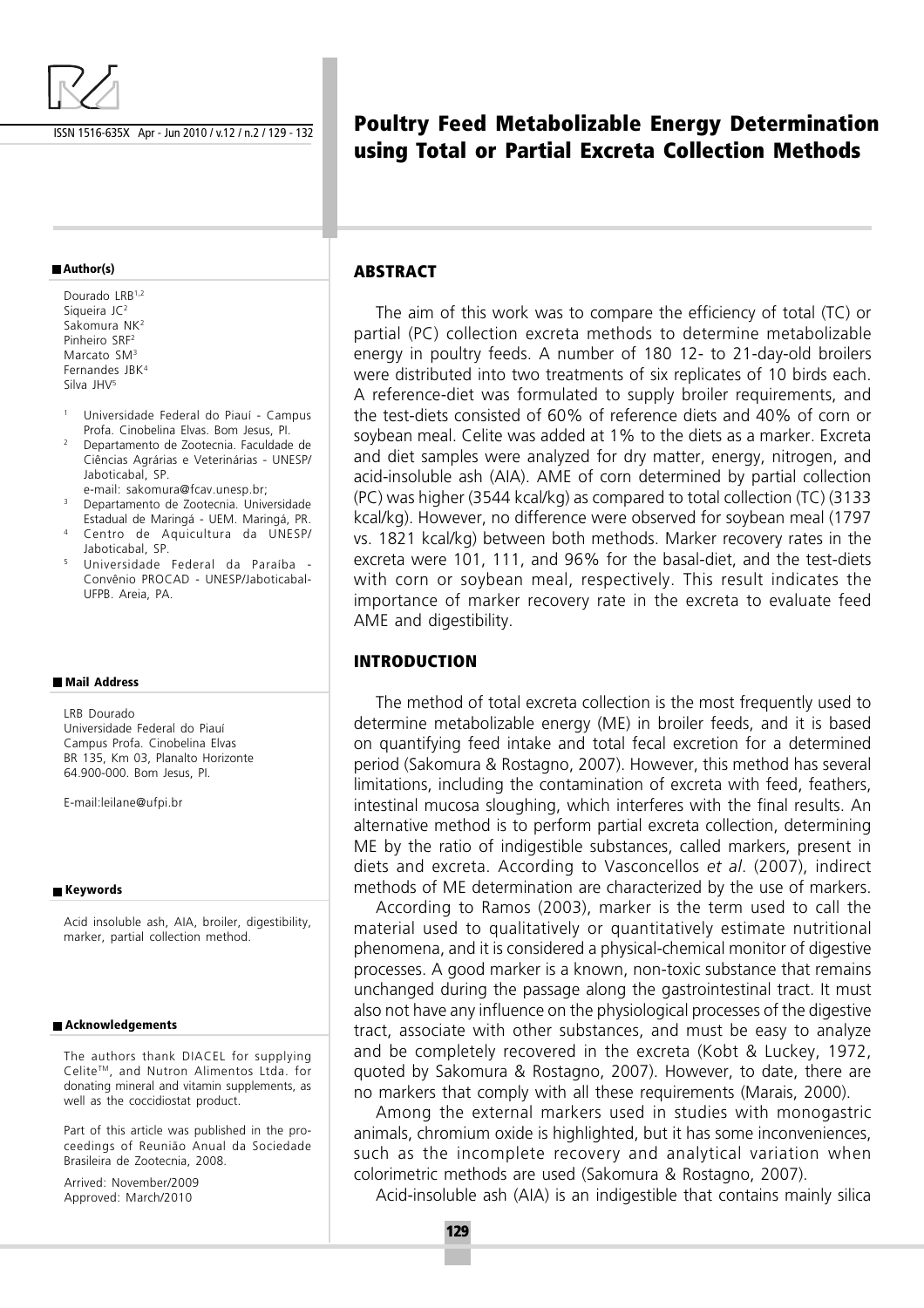Dourado LRB, Siqueira JC, Sakomura NK, Pinheiro SRF, Marcato SM, Fernandes JBK, Silva JHV



treated with hydrochloric acid, and it is considered an internal marker. However, as grains contains low AIA levels, external sources (Celite™, sand, and silica) may be added to diets to increase the accuracy of the estimates. These sources may be considered external markers (Sales & Jansen, 2003). Studies carried out at UNESP Jaboticabal using AIA (Barbosa et al., 2008; Santos et al., 2008) yielded good metabolizable energy and digestibility estimates of nutrients in broiler feeds. However, no reports were found in literature on the use of this marker to determine AME in feed ingredients.

The aim of this study was to compare the use of total or partial excreta collection using acid-insoluble ash as marker to determine apparent metabolizable of corn and soybean meal for broilers.

## **MATERIAL AND METHODS**

The study was carried out at the Poultry Sector of the Animal Science Department of the School of Agrarian and Veterinary Sciences, UNESP, Jaboticabal, SP, Brazil, in January, 2007. A number of 180 Cobb broilers, from 12 to 21 days of age (experimental period), was used. From one to eleven days of age, birds were fed a diet formulated to supply their nutritional requirements, according to Rostagno et al. (2005). A reference diet (RD) was then formulated to supply the birds' nutritional requirements. Feedstuffs (corn and soybean meal) replaced RD at 40%. One percent Celite™ was used to determine AIA. Diet composition is shown in Table 1. The experimental treatments consisted of the methods used to determine corn and soybean metabolizable energy: T1 - total excreta collection method (TC) and T2 - partial excreta collection method (PC). A completely randomized statistical design, with two treatments with six replicates of 10 birds each was applied.

On day 12, birds were individually weighed and randomly distributed in battery cages (0.72m<sup>2</sup>) to have similar average initial weight among experimental units. Birds were submitted to a period of adaptation of five days to the experimental diets.

The period of total excreta collection started on day 17. Trays lined with a plastic sheet were fitted under the cages to prevent the loss of excreta. Experimental feeds were weighed, and 1% ferric oxide was added on the first and on the last day of the collection period (day 21) to identify the excreta derived from the experimental diet. Therefore, in the first collection, non-marked excreta were discarded, as well as in the

## Poultry Feed Metabolizable Energy Determination using Total or Partial Excreta Collection Methods

last collection. After removing feathers, feed residues, and other contamination sources, excreta from each experimental unit were collected early in the morning and in the evening.

| <b>Table 1</b> - Ingredient and nutritional composition of the experi-<br>mental diets fed to broilers from 12 to 21 days of age. |                |        |                                        |  |  |  |  |
|-----------------------------------------------------------------------------------------------------------------------------------|----------------|--------|----------------------------------------|--|--|--|--|
| Ingredients (%)                                                                                                                   | <b>Diets</b>   |        |                                        |  |  |  |  |
|                                                                                                                                   |                |        | Reference (RD) RD+Soybean meal RD+Corn |  |  |  |  |
| Reference diet                                                                                                                    |                | 59.400 | 59.400                                 |  |  |  |  |
| Corn                                                                                                                              | 58.105         |        | 39.600                                 |  |  |  |  |
| Soybean meal                                                                                                                      | 36.058         | 39.600 |                                        |  |  |  |  |
| Soybean oil                                                                                                                       | 1.233          |        |                                        |  |  |  |  |
| Salt                                                                                                                              | 0.489          |        |                                        |  |  |  |  |
| DL-Methionine                                                                                                                     | 0.202          |        |                                        |  |  |  |  |
| L-Lyisine HCl                                                                                                                     | 0.091          |        |                                        |  |  |  |  |
| Calcitic limestone                                                                                                                | 0.941          |        |                                        |  |  |  |  |
| Dicalcium phosphate                                                                                                               | 1.560          |        |                                        |  |  |  |  |
| Vitamin supplement <sup>1</sup>                                                                                                   | 0.100          |        |                                        |  |  |  |  |
| Mineral supplement <sup>2</sup>                                                                                                   | 0.100          |        |                                        |  |  |  |  |
| Choline chloride                                                                                                                  | 0.070          |        |                                        |  |  |  |  |
| Coccidiostat <sup>3</sup>                                                                                                         | 0.050          |        |                                        |  |  |  |  |
| Celite™ <sup>4</sup>                                                                                                              |                | 1.000  | 1.000                                  |  |  |  |  |
| Total (kg)                                                                                                                        | $99 + 1^{(4)}$ | 100    | 100                                    |  |  |  |  |
| <b>Nutritional composition</b>                                                                                                    |                |        |                                        |  |  |  |  |
| AME (kcal/kg)                                                                                                                     | 2900           | 2627   | 3062                                   |  |  |  |  |
| CP(% )                                                                                                                            | 21.34          | 31.68  | 15.95                                  |  |  |  |  |
| Calcium (%)                                                                                                                       | 0.847          | 0.634  | 0.515                                  |  |  |  |  |
| Available phosphorus (%) 0.400                                                                                                    |                | 0.325  | 0.269                                  |  |  |  |  |
| Sodium (%)                                                                                                                        | 0.213          | 0.133  | 0.134                                  |  |  |  |  |

1 - Composition per kg product: Folic acid, 1000mg; pantothenic acid, 15000mg; antioxidant, 0.5g; niacin, 40000mg; selenium, 300mg; biotin, 60mg; vit. B1, 1800 mg; vit. B12, 12000mg; vit. B2, 6000 mg; vit. B6, 2800 mg; vit. A – 10,000,000 IU; vit. D3, 2,000,000 IU; vit. E, 15,000mg; vit. K3, 1800 mg; Addition of 1kg/t in the starter phase. 2 - Composition per kg product: Mn, 150,000mg; Zn, 100,000 mg; Fe, 100,000 mg; Cu, 16,000 mg; I, 1,500 mg. Addition of 0.5kg/t. 3 - Sodium monensin. 4 - Marker.

A sample of approximately 20% of the excreta was randomly collected to represent partial excreta collection. For the method of total excreta collection, excreta were weighed and homogenized, placed in plastic bags identified according to collection method and experimental unit, and frozen. At the end of the experimental period, feed intake and total amount of produced excreta were determined. Samples were thawed at environmental temperature. Excreta were homogenized and dried in a forced-ventilation oven at 55°C for 72 hours.

Dried excreta samples were ground in a micro-mill and submitted to the Animal Nutrition Lab. Feed and excreta dry matter, gross energy, nitrogen, and AIA contents were determined.

Dry matter (final drying) was determined according to Silva & Queiroz (2002). Gross energy was determined by pelleting the diets, which were burnt in a calorimetric bomb (1281, PARR, Instruments, USA). Nitrogen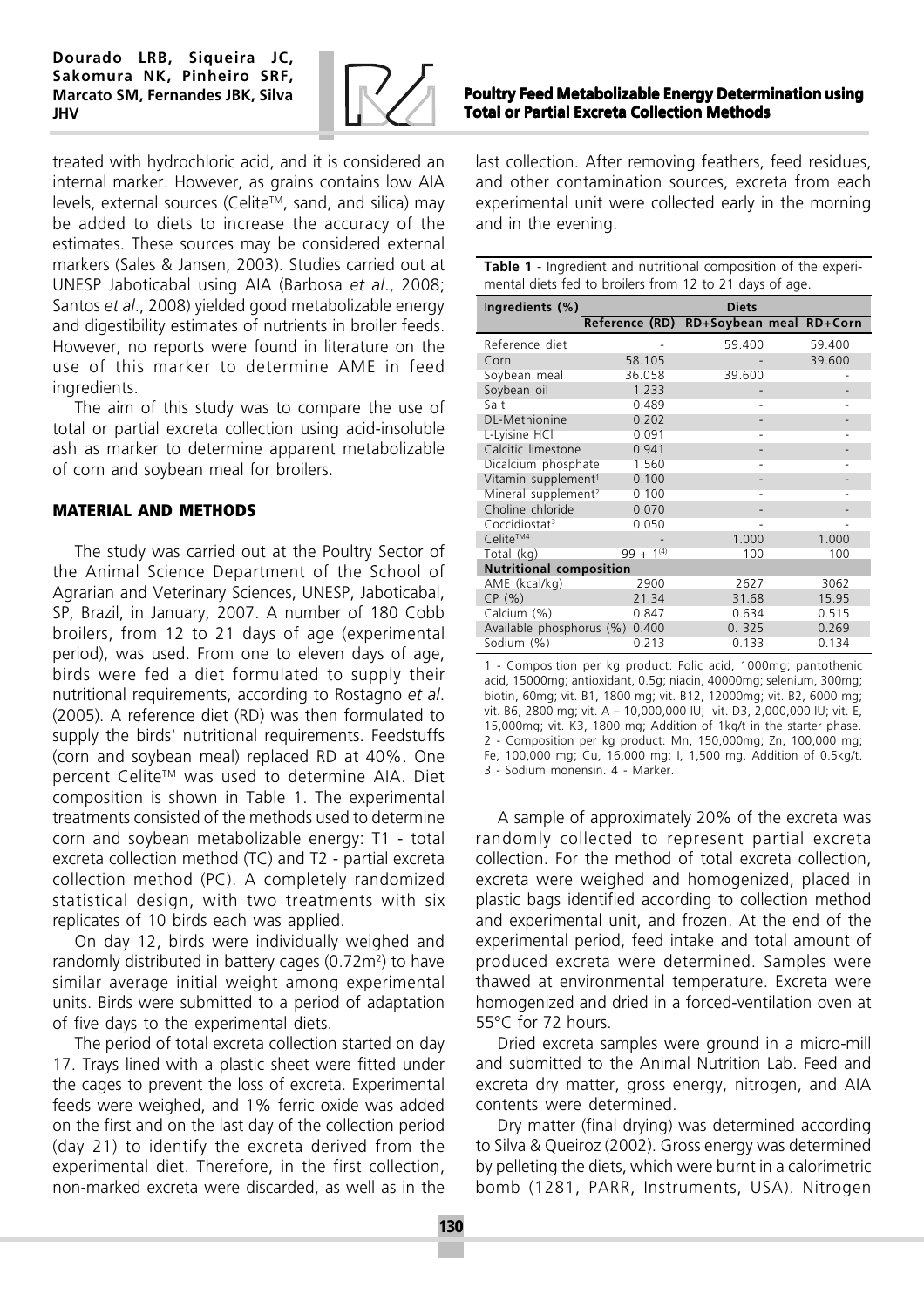

content was analyzed by the method of Kjeldahl according to the methodology described by Silva & Queiroz (2002).

AIA was determined using an adaptation of the methodology of Van Keulen & Young (1977). Approximately 0.75g of the pre-dried samples were weighed in 15-mL borosilicate conical tubes. Samples dried in a convection oven at 80°C for 12 hours, and then burnt in a muffle at 430°C for 10 hours. After cooling, samples were treated with 5mL hydrochloric acid (4N) and placed in a digestor block at 125°C for 30 minutes. Samples were left resting until complete cooling, and were then centrifuged for 10 min at 1500 rpm. The acid was discarded, and approximately 3mL distilled-deionized water were added to the sample. Samples were agitated in a vortex apparatus, and submitted again to centrifugation at the same rotation and for the same time. Final rinsing with water was performed three consecutive times, and after all samples were washed, they were dried again in the convection oven at 80°C for 12 hours. Samples were placed in the muffle at 430°C for 10 hours, and after cooling, samples were weighed to determine AIA percentage.

Apparent metabolizable energy (AME) values were determined based on analytical results according to Sakomura & Rostagno (2007). In order to justify the results, marker recovery rates in the excreta were calculated (g excreted/ g ingested x 100) for the three diets: reference diet (RD),  $RD + corr$ , and  $RD + s$  soybean meal using total excreta production and feed intake data obtained with the total excreta collection method.

Data were submitted to homoscedasticity and normality analyses, outliers were removed, and then submitted to analysis of variance using the GLM procedures of SAS software package. Means were

Poultry Feed Metabolizable Energy Determination using Total or Partial Excreta Collection Methods

compared by the test of Student-Newman-Keuls at 5% significance level.

# **RESULTS AND DISCUSSION**

Apparent metabolizable energy values were determined according the two methods and are shown in Table 2. Methods were significantly different (P<00001) only for corn energy determination. There was no difference between methods for soybean meal energy determination, indicating the AIA can be used as a marker to predict soybean meal AME. On the other hand, the partial collection method overestimated corn apparent metabolizable energy when AIA as compared to total collection method. AIA has been wiely used as a marker, yielding good estimates of nutrient digestibility and feedstuff metabolizable energy (Barbosa et al., 2008; Li et al., 2002; Santos et al., 2008; Scott & Boldaji, 1997).

According to Sales & Janssens (2003), marker recovery rate in the excreta is the most important criteria to consider when testing markers for digestibility studies, but there are few studies that report this rate. Marker recovery rates of the reference diet (RD), RD  $+$  corn, and RD + soybean meal were approximately 101, 111, and 96%, respectively, showing that corn energy values were affected by marker recovery rate in the excreta.

Despite not being commonly performed in practice, AME values were corrected by marker recovery rate. The ratio between marker content in the excreta and its recovery rate (marker percentage in the excreta/ recovery rate) was calculated, resulting in as estimate of marker content in the excreta at 100% recovery rate. The values obtained after correction are shown in Table 3. The statistical analysis of the corrected

| Table 2 - Apparent metabolizable energy (AME) of corn and soybean meal determined by total or partial excreta collection method. |                  |              |                  |              |  |  |  |
|----------------------------------------------------------------------------------------------------------------------------------|------------------|--------------|------------------|--------------|--|--|--|
| Method                                                                                                                           | AME (kcal/kg FM) |              | AME (kcal/kg DM) |              |  |  |  |
|                                                                                                                                  | Corn             | Soybean meal | Corn             | Soybean meal |  |  |  |
| Total collection                                                                                                                 | 3133+89b         | 1797+101     | 3377+96b         | 1931+109     |  |  |  |
| Partial collection                                                                                                               | 3544+68a         | $1821 + 155$ | 3820+88a         | $1957 + 166$ |  |  |  |
| CV(% )                                                                                                                           | 2.26             | 7.21         | 2.26             | 7.21         |  |  |  |
| Probability                                                                                                                      | < 0.0001         | 0.8033       | < 0.0001         | 0.8000       |  |  |  |

Means followed by the same letters in the same column are not different by the SNK test. FM=fresh matter; DM=dry matter.

Table 3 - Apparent metabolizable energy (AME) of corn and soybean meal as determined by total or partial excreta collection methods, and simulated by marker recovery rate.

| Method             |             | AME (kcal/kg FM) |             | AME (kcal/kg DM) |  |
|--------------------|-------------|------------------|-------------|------------------|--|
|                    | Corn        | Soybean meal     | Corn        | Soybean meal     |  |
| Total collection   | $3133 + 89$ | 1797+101         | 3377+96     | $1931 + 09$      |  |
| Partial collection | $3124 + 67$ | 1760+104         | $3367 + 72$ | $1891 + 112$     |  |
| CV(% )             | 2.52        | 5.76             | 2.51        | 5.76             |  |
| Probability        | 0.8734      | 0.6303           | 0.8792      | 0.6301           |  |

FM=fresh matter; DM=dry matter.